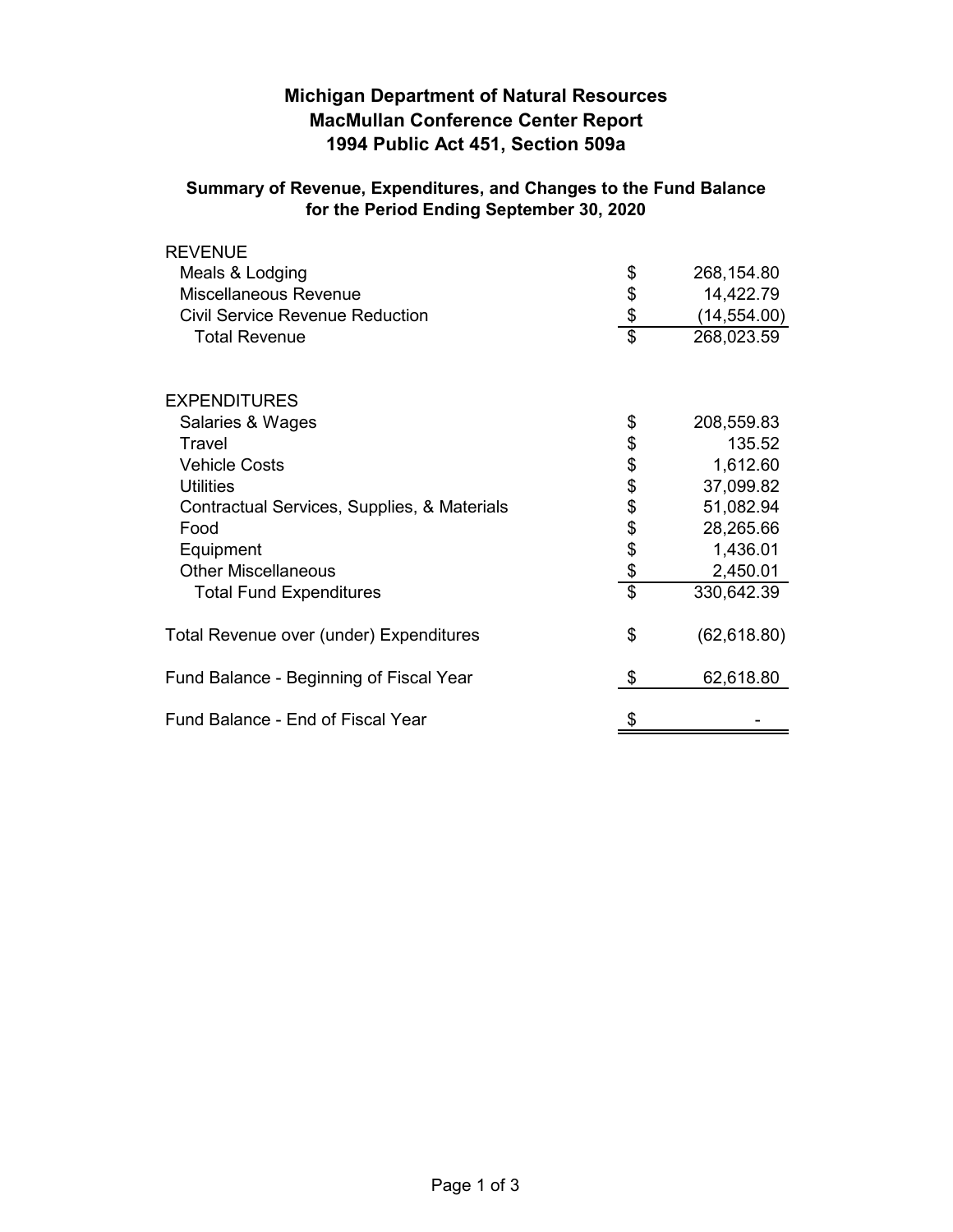## **MacMullan Conference Center Use Report for Fiscal Year 2020**

**Categories are those approved to use the Conference Center in Act No. 72 of the Public Acts of 1993.**

| <b>GROUPS BY CATEGORY</b> | <b>NUMBER OF</b> |
|---------------------------|------------------|
|                           | <b>PEOPLE</b>    |

#### **Natural Resources or Environmental Agenda**

| <b>IMICHIGAN DUCKS UNLIMITED</b>                             | 46 |
|--------------------------------------------------------------|----|
| <b>IMICHIGAN ALLIANCE OF ENVIRONMENTAL OUTDOOR EDUCATION</b> |    |
| Subtotal                                                     |    |

#### **Education Institutions**

| <b>UNIVERSITY OF MICHIGAN</b>      | 118 |
|------------------------------------|-----|
| <b>IMICHIGAN STATE UNIVERSITY</b>  | 30  |
| <b>HOLT HIGH SCHOOL</b>            |     |
| <b>KIRTLAND COMMUNITY COLLEGE</b>  | 23  |
| <b>IMITCHELL ELEMENTARY SCHOOL</b> | 6   |
| <b>Subtotal</b>                    | 188 |

## **Federal, State, and Local Governmental Agencies**

| <b>IDEPARTMENT OF CORRECTIONS</b>                  | 34  |
|----------------------------------------------------|-----|
| <b>MICHIGAN STATE POLICE</b>                       | 65  |
| DEPARTMENT OF AGRICULTURE & RURAL DEVELOPMENT      | 81  |
| <b>US FOREST SERVICE</b>                           | 20  |
| <b>IDEPARTMENT OF HEALTH &amp; HUMAN SERVICES</b>  | 40  |
| <b>IMICHIGAN CIVIL SERVICE COMMISSION</b>          | 214 |
| DEPARTMENT OF ENVIRONMENT, GREAT LAKES, AND ENERGY | 250 |
| <b>WASHTENAW COUNTY SHERIFF DEPARTMENT</b>         |     |
| <b>Subtotal</b>                                    | 715 |

## **Groups of Persons with Disabilities**

| <b>MICHIGAN SKI FOR LIGHT</b> | 76        |
|-------------------------------|-----------|
| Subtotal                      | <b>70</b> |

## **Community Service Clubs**

| <b>FRIENDS OF THE</b><br><b>LIBRARY</b> | 207 |
|-----------------------------------------|-----|
| btotal                                  | 207 |